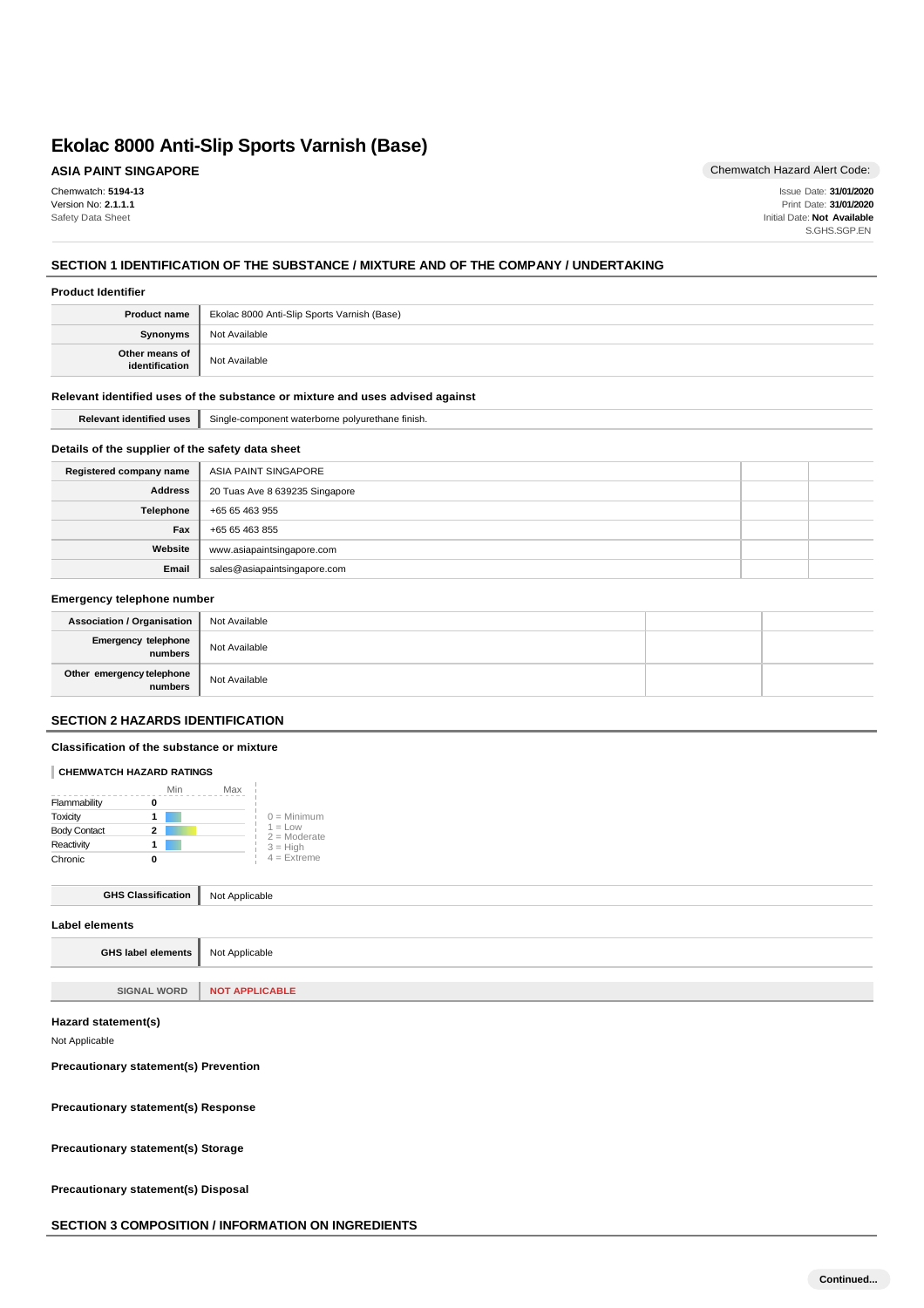### **Substances**

See section below for composition of Mixtures

#### **Mixtures**

| <b>CAS No</b> | %[weight] | Name                                       |
|---------------|-----------|--------------------------------------------|
| 57-55-6       | <5        | propylene glycol                           |
| 111-76-2      | <5        | ethylene glycol monobutyl ether            |
| Not Available | - <5      | film forming aid                           |
|               | balance   | Ingredients determined not to be hazardous |

The specific chemical identity and/or exact percentage (concentration) of composition has been withheld as a trade secret.

## **SECTION 4 FIRST AID MEASURES**

### **Description of first aid measures**

| <b>Eye Contact</b>  | If this product comes in contact with the eyes:<br>Wash out immediately with fresh running water.<br>Ensure complete irrigation of the eye by keeping eyelids apart and away from eye and moving the eyelids by occasionally lifting the upper and lower lids.<br>Seek medical attention without delay; if pain persists or recurs seek medical attention.<br>Removal of contact lenses after an eye injury should only be undertaken by skilled personnel.                                |
|---------------------|--------------------------------------------------------------------------------------------------------------------------------------------------------------------------------------------------------------------------------------------------------------------------------------------------------------------------------------------------------------------------------------------------------------------------------------------------------------------------------------------|
| <b>Skin Contact</b> | If skin contact occurs:<br>Immediately remove all contaminated clothing, including footwear.<br>Flush skin and hair with running water (and soap if available).<br>Seek medical attention in event of irritation.                                                                                                                                                                                                                                                                          |
| <b>Inhalation</b>   | If fumes, aerosols or combustion products are inhaled remove from contaminated area.<br>Other measures are usually unnecessary.                                                                                                                                                                                                                                                                                                                                                            |
| Ingestion           | If swallowed do <b>NOT</b> induce vomiting.<br>If vomiting occurs, lean patient forward or place on left side (head-down position, if possible) to maintain open airway and prevent aspiration.<br>Observe the patient carefully.<br>Never give liquid to a person showing signs of being sleepy or with reduced awareness; i.e. becoming unconscious.<br>Give water to rinse out mouth, then provide liquid slowly and as much as casualty can comfortably drink.<br>Seek medical advice. |

#### **Indication of any immediate medical attention and special treatment needed**

- For acute or short term repeated exposures to ethylene glycol:
- Early treatment of ingestion is important. Ensure emesis is satisfactory.
- $\blacktriangleright$  Test and correct for metabolic acidosis and hypocalcaemia.
- Apply sustained diuresis when possible with hypertonic mannitol.
- Evaluate renal status and begin haemodialysis if indicated. [I.L.O]
- Rapid absorption is an indication that emesis or lavage is effective only in the first few hours. Cathartics and charcoal are generally not effective.
- ▶ Correct acidosis, fluid/electrolyte balance and respiratory depression in the usual manner. Systemic acidosis (below 7.2) can be treated with intravenous sodium bicarbonate solution.
- Ethanol therapy prolongs the half-life of ethylene glycol and reduces the formation of toxic metabolites.
- Pyridoxine and thiamine are cofactors for ethylene glycol metabolism and should be given (50 to 100 mg respectively) intramuscularly, four times per day for 2 days.
- ▶ Magnesium is also a cofactor and should be replenished. The status of 4-methylpyrazole, in the treatment regime, is still uncertain. For clearance of the material and its metabolites,
	- haemodialysis is much superior to peritoneal dialysis.

### [Ellenhorn and Barceloux: Medical Toxicology]

It has been suggested that there is a need for establishing a new biological exposure limit before a workshift that is clearly below 100 mmol ethoxy-acetic acids per mole creatinine in morning urine of people occupationally exposed to ethylene glycol ethers. This arises from the finding that an increase in urinary stones may be associated with such exposures. *Laitinen J., et al: Occupational & Environmental Medicine 1996; 53, 595-600*

## **SECTION 5 FIREFIGHTING MEASURES**

### **Extinguishing media**

| There is no restriction on the type of extinguisher which may be used.<br>▶ Use extinguishing media suitable for surrounding area. |
|------------------------------------------------------------------------------------------------------------------------------------|
|                                                                                                                                    |

## **Special hazards arising from the substrate or mixture**

Fire Incompatibility **A** Avoid contamination with oxidising agents i.e. nitrates, oxidising acids, chlorine bleaches, pool chlorine etc. as ignition may result

# **Advice for firefighters**

| Auvice Tor Inchgriters       |                                                                                                                                                                                                                                                                                                                                                                                                                                                                                                                                                                            |
|------------------------------|----------------------------------------------------------------------------------------------------------------------------------------------------------------------------------------------------------------------------------------------------------------------------------------------------------------------------------------------------------------------------------------------------------------------------------------------------------------------------------------------------------------------------------------------------------------------------|
| <b>Fire Fighting</b>         | Alert Fire Brigade and tell them location and nature of hazard.<br>$\blacktriangleright$ Wear breathing apparatus plus protective gloves in the event of a fire.<br>Prevent, by any means available, spillage from entering drains or water courses.<br>Use fire fighting procedures suitable for surrounding area.<br>DO NOT approach containers suspected to be hot.<br>► Cool fire exposed containers with water spray from a protected location.<br>If safe to do so, remove containers from path of fire.<br>Equipment should be thoroughly decontaminated after use. |
| <b>Fire/Explosion Hazard</b> | Non combustible.<br>Not considered to be a significant fire risk.<br>Expansion or decomposition on heating may lead to violent rupture of containers.<br>Decomposes on heating and may produce toxic fumes of carbon monoxide (CO).<br>• May emit acrid smoke.<br>Decomposition may produce toxic fumes of : carbon dioxide (CO2), other pyrolysis products typical of burning organic materialMay emit poisonous fumes.May                                                                                                                                                |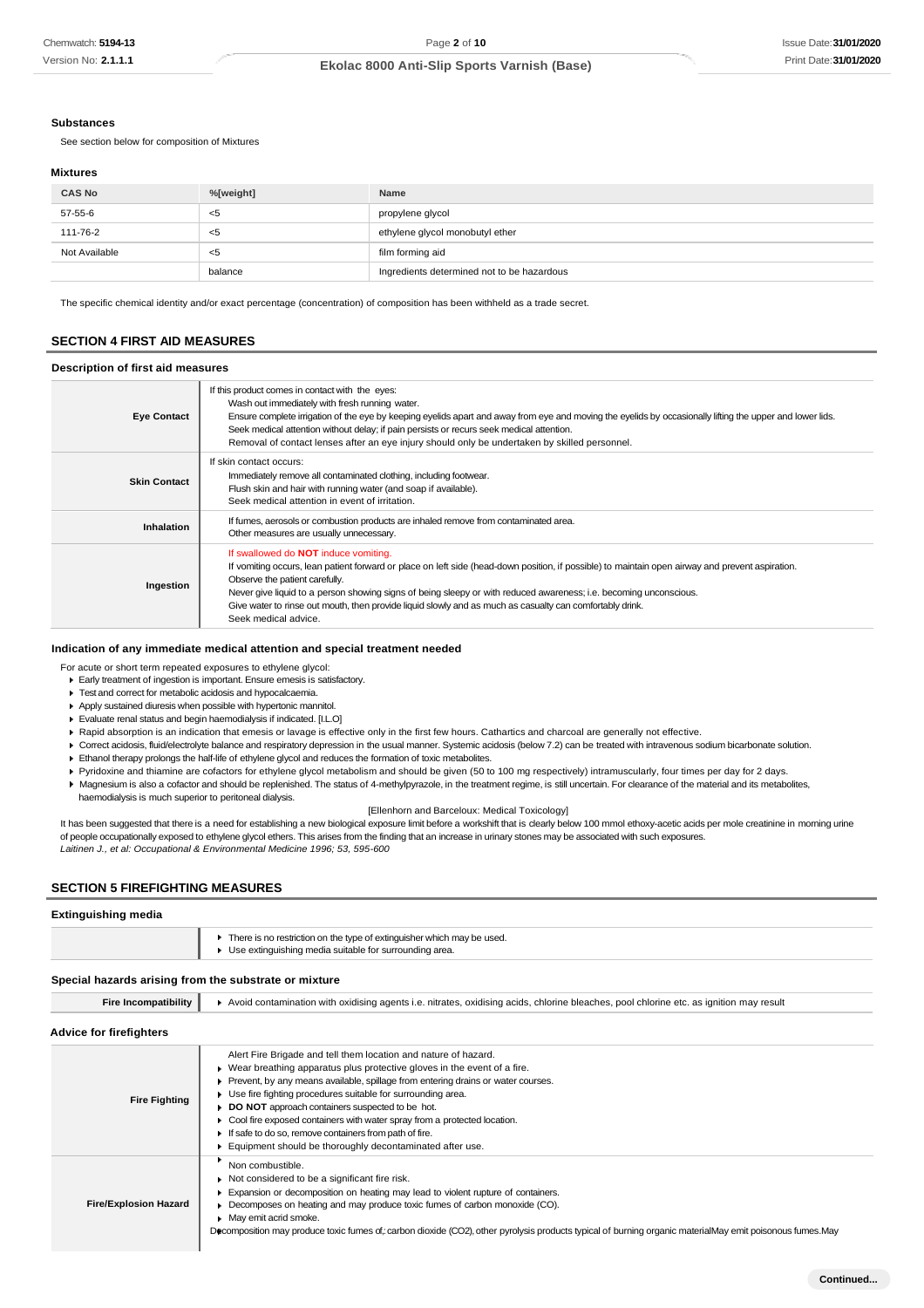emit corrosive fumes.

## **SECTION 6 ACCIDENTAL RELEASE MEASURES**

## **Personal precautions, protective equipment and emergency procedures**

| <b>Minor Spills</b> | Clean up all spills immediately.<br>Avoid breathing vapours and contact with skin and eyes.<br>Control personal contact with the substance, by using protective equipment.<br>Contain and absorb spill with sand, earth, inert material or vermiculite.<br>Wipe up.<br>Place in a suitable, labelled container for waste disposal.                                                                                                                                                                                                                                                                                                                                                                                                                                                                                               |
|---------------------|----------------------------------------------------------------------------------------------------------------------------------------------------------------------------------------------------------------------------------------------------------------------------------------------------------------------------------------------------------------------------------------------------------------------------------------------------------------------------------------------------------------------------------------------------------------------------------------------------------------------------------------------------------------------------------------------------------------------------------------------------------------------------------------------------------------------------------|
| <b>Major Spills</b> | Moderate hazard.<br>Clear area of personnel and move upwind.<br>Alert Fire Brigade and tell them location and nature of hazard.<br>Wear breathing apparatus plus protective gloves.<br>Prevent, by any means available, spillage from entering drains or water course.<br>Stop leak if safe to do so.<br>Contain spill with sand, earth or vermiculite.<br>Collect recoverable product into labelled containers for recycling.<br>Neutralise/decontaminate residue (see Section 13 for specific agent).<br>Collect solid residues and seal in labelled drums for disposal.<br>Wash area and prevent runoff into drains.<br>After clean up operations, decontaminate and launder all protective clothing and equipment before storing and re-using.<br>If contamination of drains or waterways occurs, advise emergency services. |
|                     | Personal Protective Equipment advice is contained in Section 8 of the SDS.                                                                                                                                                                                                                                                                                                                                                                                                                                                                                                                                                                                                                                                                                                                                                       |

# **SECTION 7 HANDLING AND STORAGE**

| Precautions for safe handling |                                                                                                                                                                                                                                                                                                                                                                                                                                                                                                                                                                                                                                                                                                                                                                                                                                                                                        |
|-------------------------------|----------------------------------------------------------------------------------------------------------------------------------------------------------------------------------------------------------------------------------------------------------------------------------------------------------------------------------------------------------------------------------------------------------------------------------------------------------------------------------------------------------------------------------------------------------------------------------------------------------------------------------------------------------------------------------------------------------------------------------------------------------------------------------------------------------------------------------------------------------------------------------------|
| Safe handling                 | <b>DO NOT</b> allow clothing wet with material to stay in contact with skin<br>Avoid all personal contact, including inhalation.<br>Wear protective clothing when risk of exposure occurs.<br>Use in a well-ventilated area.<br>Avoid contact with moisture.<br>Avoid contact with incompatible materials.<br>When handling, <b>DO NOT</b> eat, drink or smoke.<br>Keep containers securely sealed when not in use.<br>Avoid physical damage to containers.<br>Always wash hands with soap and water after handling.<br>Work clothes should be laundered separately. Launder contaminated clothing before re-use.<br>Use good occupational work practice.<br>Observe manufacturer's storage and handling recommendations contained within this SDS.<br>Atmosphere should be regularly checked against established exposure standards to ensure safe working conditions are maintained. |
| Other information             | Store in original containers.<br>Keep containers securely sealed.<br>Store in a cool, dry, well-ventilated area.<br>Store away from incompatible materials and foodstuff containers.<br>Protect containers against physical damage and check regularly for leaks.<br>Observe manufacturer's storage and handling recommendations contained within this SDS.                                                                                                                                                                                                                                                                                                                                                                                                                                                                                                                            |

# **Conditions for safe storage, including any incompatibilities**

| Suitable container      | Polyethylene or polypropylene container.<br>Packing as recommended by manufacturer.<br>Check all containers are clearly labelled and free from leaks. |
|-------------------------|-------------------------------------------------------------------------------------------------------------------------------------------------------|
| Storage incompatibility | Avoid reaction with oxidising agents                                                                                                                  |

# **SECTION 8 EXPOSURE CONTROLS / PERSONAL PROTECTION**

### **Control parameters**

# **OCCUPATIONAL EXPOSURE LIMITS (OEL)**

# **INGREDIENT DATA**

| Source                                                                 | Ingredient                      | <b>Material name</b>   | <b>TWA</b>         | <b>STEL</b>   | Peak          | <b>Notes</b>  |
|------------------------------------------------------------------------|---------------------------------|------------------------|--------------------|---------------|---------------|---------------|
| Singapore Permissible<br><b>Exposure Limits of Toxic</b><br>Substances | ethylene glycol monobutyl ether | 2-Butoxvethanol (EGBE) | 121 mg/m3 / 25 ppm | Not Available | Not Available | Not Available |

## **EMERGENCY LIMITS**

| Ingredient                      | <b>Material name</b>                 | TEEL-1            |                 | TEEL-2     | TEEL-3     |
|---------------------------------|--------------------------------------|-------------------|-----------------|------------|------------|
| propylene glycol                | Propylene glycol; (1,2-Propanediol)  | $30 \text{ mg/m}$ |                 | 1300 mg/m3 | 7900 mg/m3 |
| ethylene glycol monobutyl ether | Butoxyethanol, 2-; (Glycol ether EB) | 20 ppm            |                 | 20 ppm     | 700 ppm    |
|                                 |                                      |                   |                 |            |            |
| <b>Increased Install</b>        | $Quint1 = 1101111$                   |                   | Deviasal IDI II |            |            |

| . .<br>prop<br>VCO.<br>ימה.<br>minmax | ALC <sup>1</sup><br>. |
|---------------------------------------|-----------------------|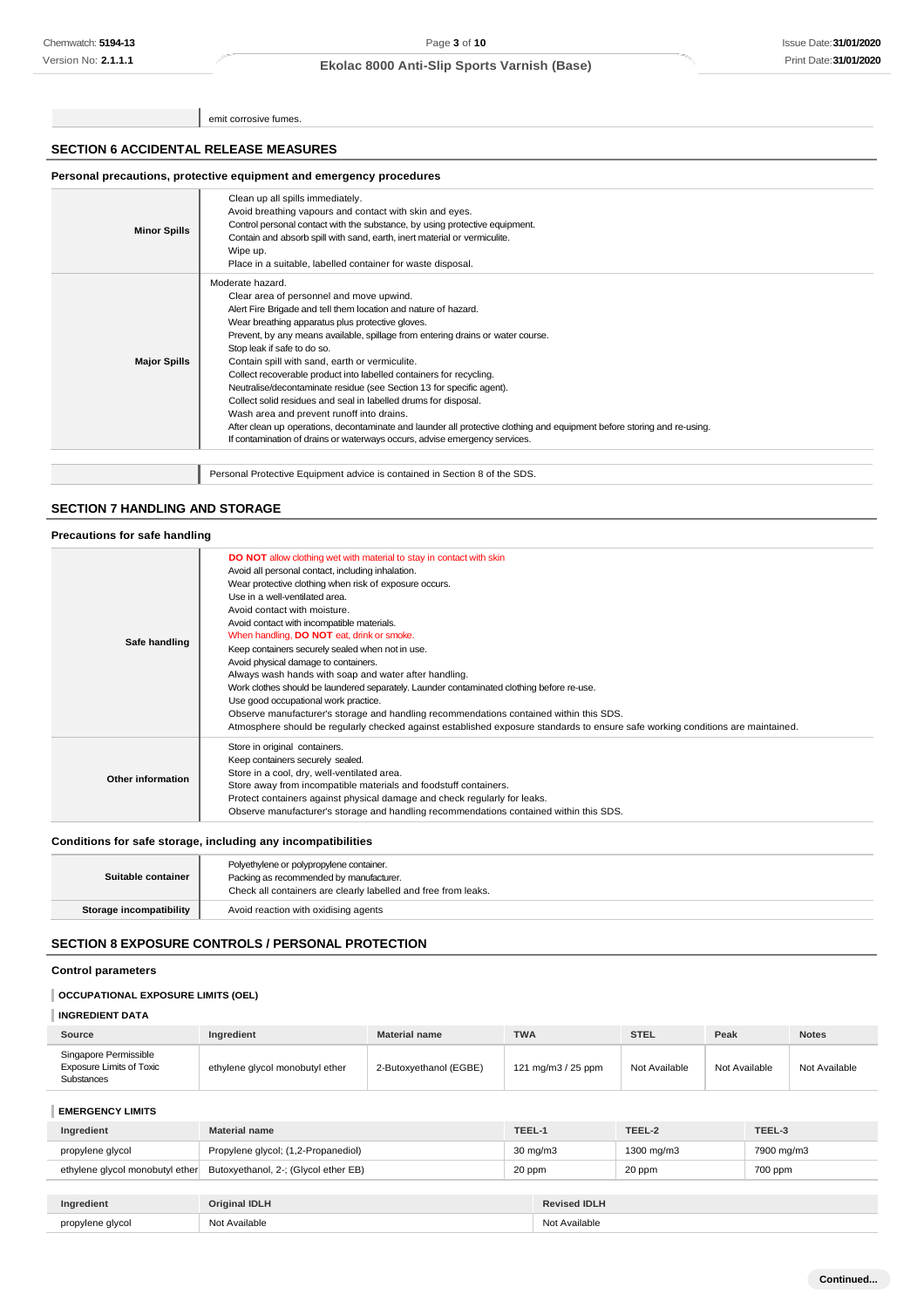| e alvcol monobutvl ether | 700 ppm       | 700 [Unch] ppm    |
|--------------------------|---------------|-------------------|
| ı formina aid            | Not Available | Available<br>יי ה |

# **Exposure controls**

|                            | Engineering controls are used to remove a hazard or place a barrier between the worker and the hazard. Well-designed engineering controls can be highly<br>effective in protecting workers and will typically be independent of worker interactions to provide this high level of protection.<br>The basic types of engineering controls are:<br>Process controls which involve changing the way a job activity or process is done to reduce the risk.<br>Enclosure and/or isolation of emission source which keeps a selected hazard "physically" away from the worker and ventilation that strategically "adds" and<br>"removes" air in the work environment. Ventilation can remove or dilute an air contaminant if designed properly. The design of a ventilation system must match<br>the particular process and chemical or contaminant in use.<br>Employers may need to use multiple types of controls to prevent employee overexposure.<br>Local exhaust ventilation usually required. If risk of overexposure exists, wear approved respirator. Correct fit is essential to obtain adequate protection.<br>Supplied-air type respirator may be required in special circumstances. Correct fit is essential to ensure adequate protection.<br>An approved self contained breathing apparatus (SCBA) may be required in some situations.<br>Provide adequate ventilation in warehouse or closed storage area. Air contaminants generated in the workplace possess varying "escape" velocities which, in<br>turn, determine the "capture velocities" of fresh circulating air required to effectively remove the contaminant.                                                                                                                                                                                                                                                                                                                                          |                                  |                                 |  |
|----------------------------|------------------------------------------------------------------------------------------------------------------------------------------------------------------------------------------------------------------------------------------------------------------------------------------------------------------------------------------------------------------------------------------------------------------------------------------------------------------------------------------------------------------------------------------------------------------------------------------------------------------------------------------------------------------------------------------------------------------------------------------------------------------------------------------------------------------------------------------------------------------------------------------------------------------------------------------------------------------------------------------------------------------------------------------------------------------------------------------------------------------------------------------------------------------------------------------------------------------------------------------------------------------------------------------------------------------------------------------------------------------------------------------------------------------------------------------------------------------------------------------------------------------------------------------------------------------------------------------------------------------------------------------------------------------------------------------------------------------------------------------------------------------------------------------------------------------------------------------------------------------------------------------------------------------------------------------------------------------------------|----------------------------------|---------------------------------|--|
|                            | Type of Contaminant:                                                                                                                                                                                                                                                                                                                                                                                                                                                                                                                                                                                                                                                                                                                                                                                                                                                                                                                                                                                                                                                                                                                                                                                                                                                                                                                                                                                                                                                                                                                                                                                                                                                                                                                                                                                                                                                                                                                                                         |                                  | Air Speed:                      |  |
|                            | solvent, vapours, degreasing etc., evaporating from tank (in still air).                                                                                                                                                                                                                                                                                                                                                                                                                                                                                                                                                                                                                                                                                                                                                                                                                                                                                                                                                                                                                                                                                                                                                                                                                                                                                                                                                                                                                                                                                                                                                                                                                                                                                                                                                                                                                                                                                                     |                                  | 0.25-0.5 m/s (50-100<br>f/min.) |  |
| Appropriate engineering    | aerosols, fumes from pouring operations, intermittent container filling, low speed conveyer transfers, welding, spray drift, plating<br>acid fumes, pickling (released at low velocity into zone of active generation)                                                                                                                                                                                                                                                                                                                                                                                                                                                                                                                                                                                                                                                                                                                                                                                                                                                                                                                                                                                                                                                                                                                                                                                                                                                                                                                                                                                                                                                                                                                                                                                                                                                                                                                                                       |                                  | 0.5-1 m/s (100-200<br>f/min.)   |  |
| controls                   | direct spray, spray painting in shallow booths, drum filling, conveyer loading, crusher dusts, gas discharge (active generation into<br>zone of rapid air motion)                                                                                                                                                                                                                                                                                                                                                                                                                                                                                                                                                                                                                                                                                                                                                                                                                                                                                                                                                                                                                                                                                                                                                                                                                                                                                                                                                                                                                                                                                                                                                                                                                                                                                                                                                                                                            |                                  | 1-2.5 m/s (200-500<br>f/min.)   |  |
|                            | grinding, abrasive blasting, tumbling, high speed wheel generated dusts (released at high initial velocity into zone of very high rapid<br>air motion).                                                                                                                                                                                                                                                                                                                                                                                                                                                                                                                                                                                                                                                                                                                                                                                                                                                                                                                                                                                                                                                                                                                                                                                                                                                                                                                                                                                                                                                                                                                                                                                                                                                                                                                                                                                                                      |                                  | 2.5-10 m/s (500-2000<br>f/min.) |  |
|                            | Within each range the appropriate value depends on:                                                                                                                                                                                                                                                                                                                                                                                                                                                                                                                                                                                                                                                                                                                                                                                                                                                                                                                                                                                                                                                                                                                                                                                                                                                                                                                                                                                                                                                                                                                                                                                                                                                                                                                                                                                                                                                                                                                          |                                  |                                 |  |
|                            | Lower end of the range                                                                                                                                                                                                                                                                                                                                                                                                                                                                                                                                                                                                                                                                                                                                                                                                                                                                                                                                                                                                                                                                                                                                                                                                                                                                                                                                                                                                                                                                                                                                                                                                                                                                                                                                                                                                                                                                                                                                                       | Upper end of the range           |                                 |  |
|                            | 1: Room air currents minimal or favourable to capture                                                                                                                                                                                                                                                                                                                                                                                                                                                                                                                                                                                                                                                                                                                                                                                                                                                                                                                                                                                                                                                                                                                                                                                                                                                                                                                                                                                                                                                                                                                                                                                                                                                                                                                                                                                                                                                                                                                        | 1: Disturbing room air currents  |                                 |  |
|                            | 2: Contaminants of low toxicity or of nuisance value only.                                                                                                                                                                                                                                                                                                                                                                                                                                                                                                                                                                                                                                                                                                                                                                                                                                                                                                                                                                                                                                                                                                                                                                                                                                                                                                                                                                                                                                                                                                                                                                                                                                                                                                                                                                                                                                                                                                                   | 2: Contaminants of high toxicity |                                 |  |
|                            | 3: Intermittent, low production.                                                                                                                                                                                                                                                                                                                                                                                                                                                                                                                                                                                                                                                                                                                                                                                                                                                                                                                                                                                                                                                                                                                                                                                                                                                                                                                                                                                                                                                                                                                                                                                                                                                                                                                                                                                                                                                                                                                                             | 3: High production, heavy use    |                                 |  |
|                            | 4: Large hood or large air mass in motion<br>4: Small hood-local control only                                                                                                                                                                                                                                                                                                                                                                                                                                                                                                                                                                                                                                                                                                                                                                                                                                                                                                                                                                                                                                                                                                                                                                                                                                                                                                                                                                                                                                                                                                                                                                                                                                                                                                                                                                                                                                                                                                |                                  |                                 |  |
|                            | Simple theory shows that air velocity falls rapidly with distance away from the opening of a simple extraction pipe. Velocity generally decreases with the square<br>of distance from the extraction point (in simple cases). Therefore the air speed at the extraction point should be adjusted, accordingly, after reference to<br>distance from the contaminating source. The air velocity at the extraction fan, for example, should be a minimum of 1-2 m/s (200-400 f/min) for extraction of<br>solvents generated in a tank 2 meters distant from the extraction point. Other mechanical considerations, producing performance deficits within the extraction<br>apparatus, make it essential that theoretical air velocities are multiplied by factors of 10 or more when extraction systems are installed or used.                                                                                                                                                                                                                                                                                                                                                                                                                                                                                                                                                                                                                                                                                                                                                                                                                                                                                                                                                                                                                                                                                                                                                  |                                  |                                 |  |
| <b>Personal protection</b> |                                                                                                                                                                                                                                                                                                                                                                                                                                                                                                                                                                                                                                                                                                                                                                                                                                                                                                                                                                                                                                                                                                                                                                                                                                                                                                                                                                                                                                                                                                                                                                                                                                                                                                                                                                                                                                                                                                                                                                              |                                  |                                 |  |
| Eye and face protection    | Safety glasses with side shields.<br>Chemical goggles.<br>▶ Contact lenses may pose a special hazard; soft contact lenses may absorb and concentrate irritants. A written policy document, describing the wearing of<br>lenses or restrictions on use, should be created for each workplace or task. This should include a review of lens absorption and adsorption for the class of<br>chemicals in use and an account of injury experience. Medical and first-aid personnel should be trained in their removal and suitable equipment should be<br>readily available. In the event of chemical exposure, begin eye irrigation immediately and remove contact lens as soon as practicable. Lens should be removed<br>at the first signs of eye redness or irritation - lens should be removed in a clean environment only after workers have washed hands thoroughly. [CDC NIOSH<br>Current Intelligence Bulletin 59], [AS/NZS 1336 or national equivalent]                                                                                                                                                                                                                                                                                                                                                                                                                                                                                                                                                                                                                                                                                                                                                                                                                                                                                                                                                                                                                 |                                  |                                 |  |
| <b>Skin protection</b>     | See Hand protection below                                                                                                                                                                                                                                                                                                                                                                                                                                                                                                                                                                                                                                                                                                                                                                                                                                                                                                                                                                                                                                                                                                                                                                                                                                                                                                                                                                                                                                                                                                                                                                                                                                                                                                                                                                                                                                                                                                                                                    |                                  |                                 |  |
| Hands/feet protection      | Wear chemical protective gloves, e.g. PVC.<br>▶ Wear safety footwear or safety gumboots, e.g. Rubber<br><b>NOTE:</b><br>The material may produce skin sensitisation in predisposed individuals. Care must be taken, when removing gloves and other protective equipment, to avoid<br>all possible skin contact.<br>► Contaminated leather items, such as shoes, belts and watch-bands should be removed and destroyed.<br>The selection of suitable gloves does not only depend on the material, but also on further marks of quality which vary from manufacturer to manufacturer. Where<br>the chemical is a preparation of several substances, the resistance of the glove material can not be calculated in advance and has therefore to be checked prior<br>to the application.<br>The exact break through time for substances has to be obtained from the manufacturer of the protective gloves and.has to be observed when making a final<br>choice.<br>Suitability and durability of glove type is dependent on usage. Important factors in the selection of gloves include:<br>$\blacktriangleright$ frequency and duration of contact,<br>• chemical resistance of glove material,<br>▶ glove thickness and<br>$\bullet$ dexterity<br>Select gloves tested to a relevant standard (e.g. Europe EN 374, US F739, AS/NZS 2161.1 or national equivalent).<br>• When prolonged or frequently repeated contact may occur, a glove with a protection class of 5 or higher (breakthrough time greater than 240 minutes<br>according to EN 374, AS/NZS 2161.10.1 or national equivalent) is recommended.<br>> When only brief contact is expected, a glove with a protection class of 3 or higher (breakthrough time greater than 60 minutes according to EN 374, AS/NZS<br>2161.10.1 or national equivalent) is recommended.<br>▶ Some glove polymer types are less affected by movement and this should be taken into account when considering gloves for long-term use. |                                  |                                 |  |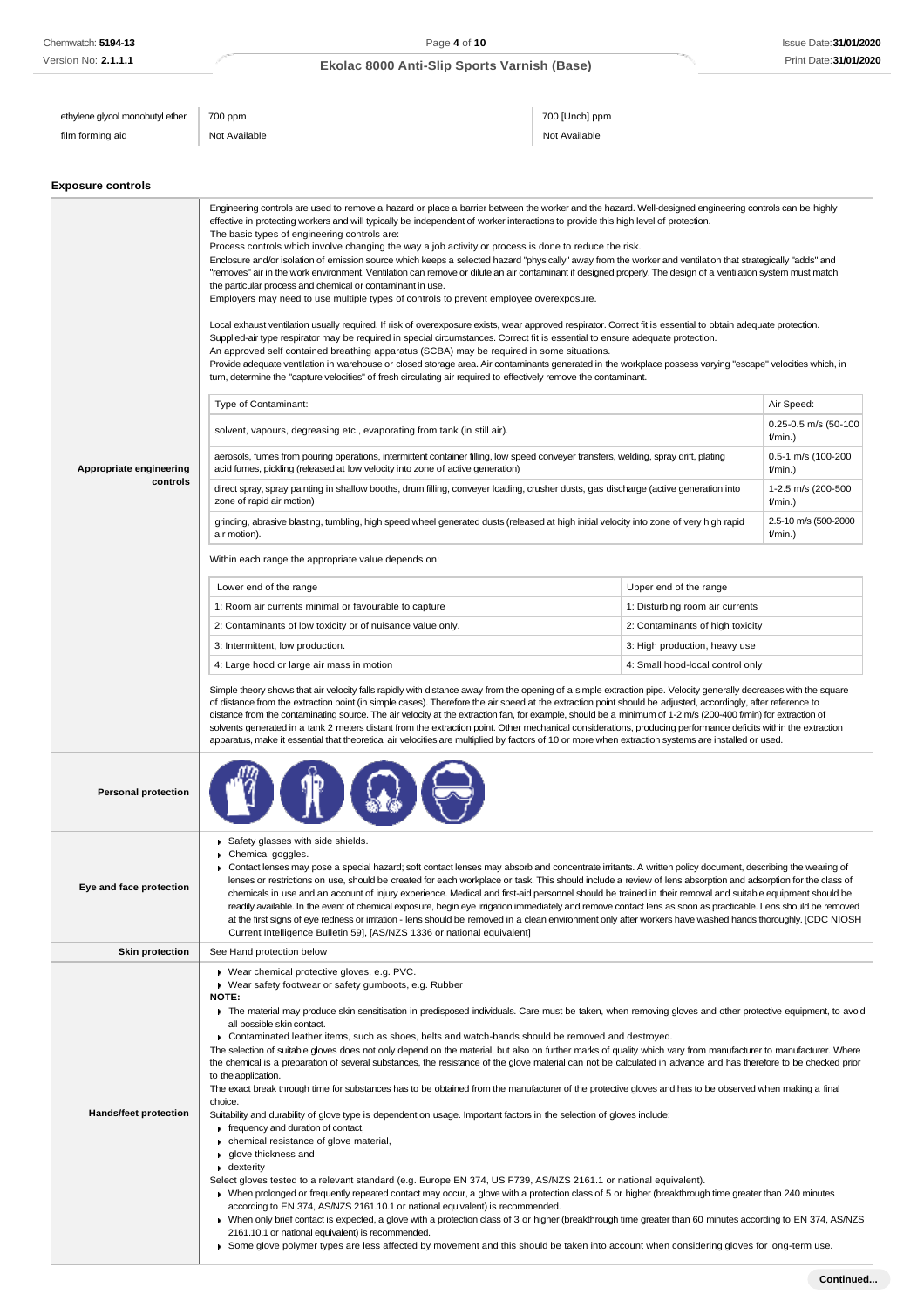|                        | Contaminated gloves should be replaced.<br>Gloves must only be wom on clean hands. After using gloves, hands should be washed and dried thoroughly. Application of a non-perfumed moisturiser is<br>recommended. |
|------------------------|------------------------------------------------------------------------------------------------------------------------------------------------------------------------------------------------------------------|
| <b>Body protection</b> | See Other protection below                                                                                                                                                                                       |
| Other protection       | Overalls.<br>P.V.C. apron.<br>Barrier cream.<br>Skin cleansing cream.<br>Eye wash unit.                                                                                                                          |
| <b>Thermal hazards</b> | Not Available                                                                                                                                                                                                    |

### **Recommended material(s)**

**GLOVE SELECTION INDEX**

Glove selection is based on a modified presentation of the:

*"***Forsberg Clothing Performance Index".**

The effect(s) of the following substance(s) are taken into account in the *computergenerated* selection:

Ekolac 8000 Anti-Slip Sports Varnish (Base)

| <b>Material</b>             | CPI   |
|-----------------------------|-------|
| <b>BUTYL</b>                | C     |
| NAT+NEOPR+NITRILE           | C     |
| <b>NATURAL RUBBER</b>       | C     |
| <b>NEOPRENE</b>             | C     |
| <b>NITRILE</b>              | C     |
| PE/EVAL/PE                  | C     |
| <b>PVA</b>                  | C     |
| <b>PVC</b>                  | C     |
| SARANEX-23                  | C     |
| ##ethylene glycol monobutyl | ether |

\* CPI - Chemwatch Performance Index

A: Best Selection

B: Satisfactory; may degrade after 4 hours continuous immersion

C: Poor to Dangerous Choice for other than short term immersion

**NOTE**: As a series of factors will influence the actual performance of the glove, a final selection must be based on detailed observation. -

\* Where the glove is to be used on a short term, casual or infrequent basis, factors such as "feel" or convenience (e.g. disposability), may dictate a choice of gloves which might otherwise be unsuitable following long-term or frequent use. A qualified practitioner should be consulted.

## **SECTION 9 PHYSICAL AND CHEMICAL PROPERTIES**

### **Information on basic physical and chemical properties**

| Appearance                                      | Clear or coloured liquid; mixes with water. |                                                   |                |
|-------------------------------------------------|---------------------------------------------|---------------------------------------------------|----------------|
|                                                 |                                             |                                                   |                |
| <b>Physical state</b>                           | Liquid                                      | Relative density (Water = 1)                      | ~1             |
| Odour                                           | Not Available                               | <b>Partition coefficient</b><br>n-octanol / water | Not Available  |
| <b>Odour threshold</b>                          | Not Available                               | Auto-ignition temperature<br>$(^{\circ}C)$        | Not Applicable |
| pH (as supplied)                                | Not Available                               | Decomposition<br>temperature                      | Not Available  |
| Melting point / freezing<br>point (°C)          | Not Available                               | <b>Viscosity (cSt)</b>                            | Not Available  |
| Initial boiling point and<br>boiling range (°C) | Not Available                               | Molecular weight (g/mol)                          | Not Applicable |
| Flash point (°C)                                | Not Applicable                              | <b>Taste</b>                                      | Not Available  |
| <b>Evaporation rate</b>                         | Not Available                               | <b>Explosive properties</b>                       | Not Available  |
| Flammability                                    | Not Applicable                              | <b>Oxidising properties</b>                       | Not Available  |
| Upper Explosive Limit (%)                       | Not Applicable                              | Surface Tension (dyn/cm or<br>$mN/m$ )            | Not Available  |
| Lower Explosive Limit (%)                       | Not Applicable                              | <b>Volatile Component (%vol)</b>                  | $6 - 10$       |
| Vapour pressure (kPa)                           | Not Available                               | Gas group                                         | Not Available  |
| Solubility in water (g/L)                       | Miscible                                    | pH as a solution (1%)                             | Not Available  |
| Vapour density (Air = 1)                        | Not Available                               | VOC g/L                                           | Not Available  |

## **SECTION 10 STABILITY AND REACTIVITY**

### **Respiratory protection**

Type A-P Filter of sufficient capacity. (AS/NZS 1716 & 1715, EN 143:2000 & 149:2001, ANSI Z88 or national equivalent)

Where the concentration of gas/particulates in the breathing zone, approaches or exceeds the "Exposure Standard" (or ES), respiratory protection is required.

Degree of protection varies with both face-piece and Class of filter; the nature of protection varies with Type of filter.

| <b>Required Minimum</b><br><b>Protection Factor</b> | <b>Half-Face</b><br>Respirator    | <b>Full-Face</b><br>Respirator | <b>Powered Air</b><br>Respirator       |
|-----------------------------------------------------|-----------------------------------|--------------------------------|----------------------------------------|
| up to $5 \times ES$                                 | A-AUS / Class 1<br>P <sub>2</sub> |                                | A-PAPR-AUS /<br>Class 1 P <sub>2</sub> |
| up to $25 \times ES$                                | Air-line*                         | $A-2$ P <sub>2</sub>           | A-PAPR-2 P2                            |
| up to $50 \times ES$                                | ۰                                 | $A-3P2$                        | ۰                                      |
| $50+ x ES$                                          | ۰                                 | Air-line**                     |                                        |

### ^ - Full-face

A(All classes) = Organic vapours, B AUS or B1 = Acid gasses, B2 = Acid gas or hydrogen cyanide(HCN), B3 = Acid gas or hydrogen cyanide(HCN), E = Sulfur dioxide(SO2), G = Agricultural chemicals,  $K =$  Ammonia(NH3), Hg = Mercury, NO = Oxides of nitrogen, MB = Methyl bromide, AX = Low boiling point organic compounds(below 65 degC)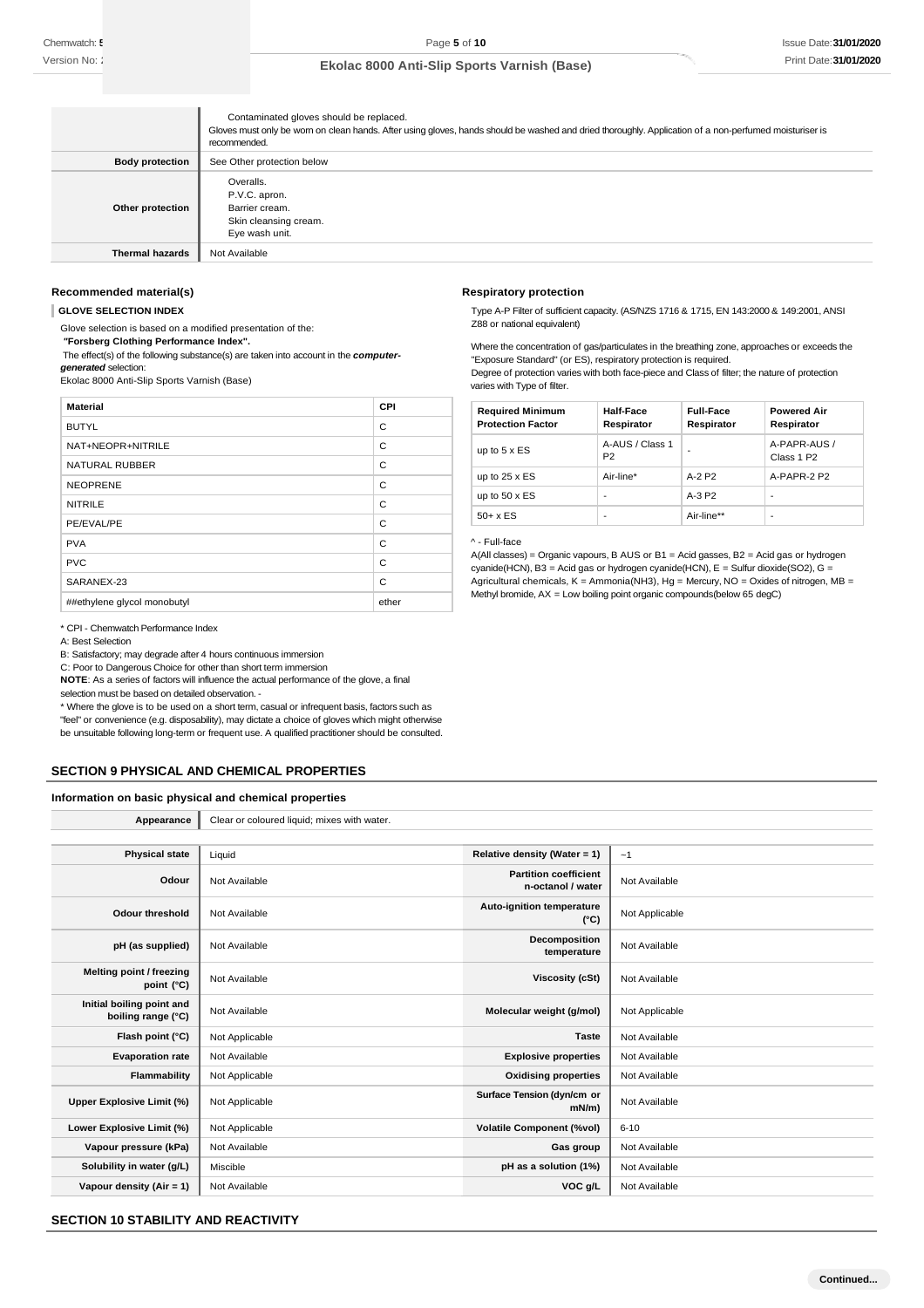| Reactivity                                 | See section 7                                                                                                                    |
|--------------------------------------------|----------------------------------------------------------------------------------------------------------------------------------|
| <b>Chemical stability</b>                  | Unstable in the presence of incompatible materials.<br>Product is considered stable.<br>Hazardous polymerisation will not occur. |
| Possibility of hazardous<br>reactions      | See section 7                                                                                                                    |
| <b>Conditions to avoid</b>                 | See section 7                                                                                                                    |
| Incompatible materials                     | See section 7                                                                                                                    |
| <b>Hazardous decomposition</b><br>products | See section 5                                                                                                                    |

# **SECTION 11 TOXICOLOGICAL INFORMATION**

## **Information on toxicological effects**

| <b>Inhaled</b>      | The material is not thought to produce either adverse health effects or irritation of the respiratory tract following inhalation (as classified by EC Directives<br>using animal models). Nevertheless, adverse systemic effects have been produced following exposure of animals by at least one other route and good hygiene<br>practice requires that exposure be kept to a minimum and that suitable control measures be used in an occupational setting.                                                                                                                                                                               |
|---------------------|---------------------------------------------------------------------------------------------------------------------------------------------------------------------------------------------------------------------------------------------------------------------------------------------------------------------------------------------------------------------------------------------------------------------------------------------------------------------------------------------------------------------------------------------------------------------------------------------------------------------------------------------|
| Ingestion           | Accidental ingestion of the material may be damaging to the health of the individual.<br>Considered an unlikely route of entry in commercial/industrial environments                                                                                                                                                                                                                                                                                                                                                                                                                                                                        |
| <b>Skin Contact</b> | The material is not thought to produce adverse health effects or skin irritation following contact (as classified by EC Directives using animal models).<br>Nevertheless, good hygiene practice requires that exposure be kept to a minimum and that suitable gloves be used in an occupational setting.<br>Open cuts, abraded or irritated skin should not be exposed to this material<br>Entry into the blood-stream, through, for example, cuts, abrasions or lesions, may produce systemic injury with harmful effects. Examine the skin prior to the use<br>of the material and ensure that any external damage is suitably protected. |
| Eye                 | Although the liquid is not thought to be an irritant (as classified by EC Directives), direct contact with the eye may produce transient discomfort characterised<br>by tearing or conjunctival redness (as with windburn).                                                                                                                                                                                                                                                                                                                                                                                                                 |
| Chronic             | Substance accumulation, in the human body, may occur and may cause some concern following repeated or long-term occupational exposure.<br>There is limited evidence that, skin contact with this product is more likely to cause a sensitisation reaction in some persons compared to the general<br>population.<br>There is some evidence from animal testing that exposure to this material may result in toxic effects to the unborn baby.<br>Based on experience with similar materials, there is a possibility that exposure to the material may reduce fertility in humans at levels which do not cause other<br>toxic effects.       |

| Ekolac 8000 Anti-Slip Sports<br>Varnish (Base) | <b>TOXICITY</b><br>Not Available                                                                                                                                  | <b>IRRITATION</b><br>Not Available                                                                                                                         |
|------------------------------------------------|-------------------------------------------------------------------------------------------------------------------------------------------------------------------|------------------------------------------------------------------------------------------------------------------------------------------------------------|
| propylene glycol                               | <b>TOXICITY</b><br>Dermal (rabbit) LD50: >2000 mg/kg <sup>[1]</sup><br>Oral (rat) LD50: 20000 mg/kgd <sup>[2]</sup>                                               | <b>IRRITATION</b><br>Eye (rabbit): 100 mg - mild<br>Eye (rabbit): 500 mg/24h - mild<br>Skin(human):104 mg/3d Intermit Mod<br>Skin(human):500 mg/7days mild |
| ethylene glycol monobutyl<br>ether             | <b>TOXICITY</b><br>dermal (rat) LD50: >2000 mg/kg <sup>[1]</sup><br>Inhalation (rat) LC50: 450 ppm/4H <sup>[2]</sup><br>Oral (rat) LD50: 250 mg/kg <sup>[2]</sup> | <b>IRRITATION</b><br>* [Union Carbide]<br>Eye (rabbit): 100 mg SEVERE<br>Eye (rabbit): 100 mg/24h-moderate<br>Skin (rabbit): 500 mg, open; mild            |

| Legend:                 | 1. Value obtained from Europe ECHA Registered Substances - Acute toxicity 2.* Value obtained from manufacturer's SDS. Unless otherwise specified data<br>extracted from RTECS - Register of Toxic Effect of chemical Substances                                                                                                                                                                                                                                                                                                                                                                                                                                                                                                                                                                                                                                                                                                                                                                                                                                                                                                                                                                                                                                                                                                                                                                                                                                                                                                                                                                                                                                                                                                                                                                                                                                                                                                                                                                                                                                                                                                                                                                                                                                                                                                                                                                                                                                                                                                                                                                                                                                                                                              |
|-------------------------|------------------------------------------------------------------------------------------------------------------------------------------------------------------------------------------------------------------------------------------------------------------------------------------------------------------------------------------------------------------------------------------------------------------------------------------------------------------------------------------------------------------------------------------------------------------------------------------------------------------------------------------------------------------------------------------------------------------------------------------------------------------------------------------------------------------------------------------------------------------------------------------------------------------------------------------------------------------------------------------------------------------------------------------------------------------------------------------------------------------------------------------------------------------------------------------------------------------------------------------------------------------------------------------------------------------------------------------------------------------------------------------------------------------------------------------------------------------------------------------------------------------------------------------------------------------------------------------------------------------------------------------------------------------------------------------------------------------------------------------------------------------------------------------------------------------------------------------------------------------------------------------------------------------------------------------------------------------------------------------------------------------------------------------------------------------------------------------------------------------------------------------------------------------------------------------------------------------------------------------------------------------------------------------------------------------------------------------------------------------------------------------------------------------------------------------------------------------------------------------------------------------------------------------------------------------------------------------------------------------------------------------------------------------------------------------------------------------------------|
|                         |                                                                                                                                                                                                                                                                                                                                                                                                                                                                                                                                                                                                                                                                                                                                                                                                                                                                                                                                                                                                                                                                                                                                                                                                                                                                                                                                                                                                                                                                                                                                                                                                                                                                                                                                                                                                                                                                                                                                                                                                                                                                                                                                                                                                                                                                                                                                                                                                                                                                                                                                                                                                                                                                                                                              |
| <b>PROPYLENE GLYCOL</b> | The material may cause skin irritation after prolonged or repeated exposure and may produce on contact skin redness, swelling, the production of vesicles,<br>scaling and thickening of the skin.<br>The acute oral toxicity of propylene glycol is very low, and large quantities are required to cause perceptible health damage in humans. Serious toxicity<br>generally occurs only at plasma concentrations over 1 g/L, which requires extremely high intake over a relatively short period of time. It would be nearly<br>impossible to reach toxic levels by consuming foods or supplements, which contain at most 1 g/kg of PG. Cases of propylene glycol poisoning are usually<br>related to either inappropriate intravenous administration or accidental ingestion of large quantities by children. The potential for long-term oral toxicity is<br>also low. Because of its low chronic oral toxicity, propylene glycol was classified by the U.S. Food and Drug Administration as "generally recognized as<br>safe" (GRAS) for use as a direct food additive.<br>Prolonged contact with propylene glycol is essentially non-irritating to the skin. Undiluted propylene glycol is minimally irritating to the eye, and can<br>produce slight transient conjunctivitis (the eye recovers after the exposure is removed). Exposure to mists may cause eye irritation, as well as upper<br>respiratory tract irritation. Inhalation of the propylene glycol vapours appears to present no significant hazard in ordinary applications. However, limited<br>human experience indicates that inhalation of propylene glycol mists could be irritating to some individuals It is therefore recommended that propylene<br>glycol not be used in applications where inhalation exposure or human eye contact with the spray mists of these materials is likely, such as fogs for<br>theatrical productions or antifreeze solutions for emergency eye wash stations.<br>Propylene glycol is metabolised in the human body into pyruvic acid (a normal part of the glucose-metabolism process, readily converted to energy), acetic<br>acid (handled by ethanol-metabolism), lactic acid (a normal acid generally abundant during digestion), and propionaldehyde (a potentially hazardous<br>substance).<br>Propylene glycol shows no evidence of being a carcinogen or of being genotoxic.<br>Research has suggested that individuals who cannot tolerate propylene glycol probably experience a special form of irritation, but that they only rarely<br>develop allergic contact dermatitis. Other investigators believe that the incidence of allergic contact dermatitis to propylene glycol may be greater than 2% |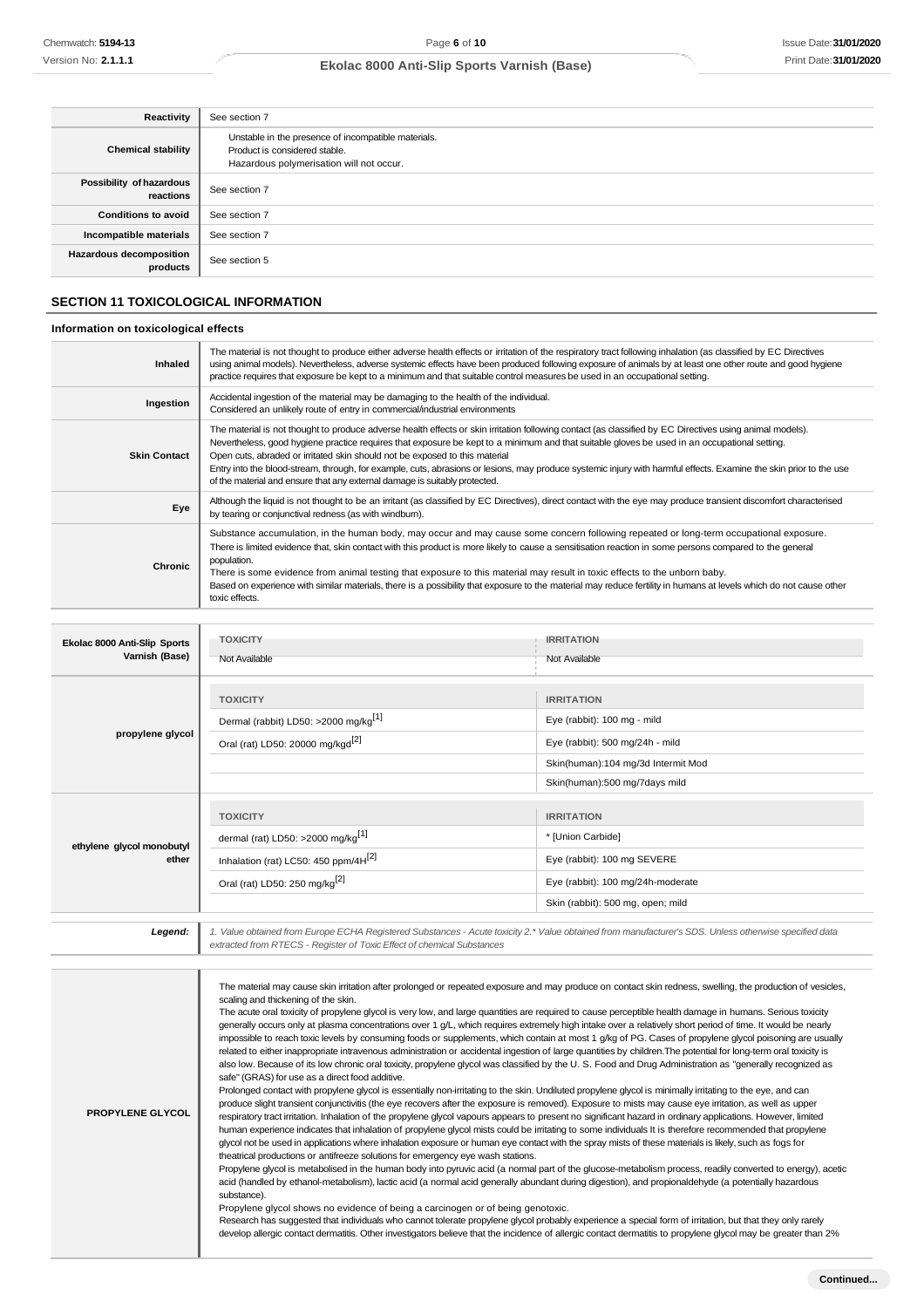|                                                  | in patients with eczema.<br>One study strongly suggests a connection between airborne concentrations of propylene glycol in houses and development of asthma and allergic<br>reactions, such as rhinitis or hives in children<br>Another study suggested that the concentrations of PGEs (counted as the sum of propylene glycol and glycol ethers) in indoor air, particularly bedroom air,<br>is linked to increased risk of developing numerous respiratory and immune disorders in children, including asthma, hay fever, eczema, and allergies, with<br>increased risk ranging from 50% to 180%. This concentration has been linked to use of water-based paints and water-based system cleansers.<br>Patients with vulvodynia and interstitial cystitis may be especially sensitive to propylene glycol. Women suffering with yeast infections may also notice that<br>some over the counter creams can cause intense burning. Post menopausal women who require the use of an eostrogen cream may notice that brand<br>name creams made with propylene glycol often create extreme, uncomfortable burning along the vulva and perianal area. Additionally, some electronic<br>cigarette users who inhale propylene glycol vapor may experience dryness of the throat or shortness of breath. As an alternative, some suppliers will put<br>Vegetable Glycerin in the "e-liquid" for those who are allergic (or have bad reactions) to propylene glycol.<br>Adverse responses to intravenous administration of drugs which use PG as an excipient have been seen in a number of people, particularly with large<br>dosages thereof. Responses may include "hypotension, bradycardia QRS and T abnormalities on the ECG, arrhythmia, cardiac arrest, serum<br>hyperosmolality, lactic acidosis, and haemolysis". A high percentage (12% to 42%) of directly-injected propylene glycol is eliminated/secreted in urine<br>unaltered depending on dosage, with the remainder appearing in its glucuronide-form. The speed of renal filtration decreases as dosage increases, which<br>may be due to propylene glycol's mild anesthetic / CNS-depressant -properties as an alcohol. In one case, intravenous administration of propylene glycol-<br>suspended nitroglycerin to an elderly man may have induced coma and acidosis.<br>Propylene glycol is an approved food additive for dog food under the category of animal feed and is generally recognized as safe for dogs with an LD50 of<br>9 mL/kg. The LD50 is higher for most laboratory animals (20 mL/kg)<br>Similarly, propylene glycol is an approved food additive for human food as well. The exception is that it is prohibited for use in food for cats due to links to<br>Heinz body anemia.                                                                                                                                                                                                                                                                                                                                                                                                                                                                                                                                                                                                                                                                                                                                                                                                                                                                                                                                                                                                                                                                                                                                                                                                                                                                                                                                                                                                                                                                                                                                                                                                                                                                                                                                                                                                                                                                                                                                                                                                                                                                                                                                                                                                                                                                                                                                                                                                                                                                                                                                                                                                                                                                                                                                                                                                                                                                                                                                                                                                                                                                                                                                                                                                                                                                                                                                                                                                                                                                                                                                                                                                                                                                                                                                                                                                                                                                                                                                                                                                                                                                                                                                                                                                                                                                                                                                                                                                                                                                                                                                                                                                                                                                                                                                                                                                                                                                                                                                                                                             |
|--------------------------------------------------|--------------------------------------------------------------------------------------------------------------------------------------------------------------------------------------------------------------------------------------------------------------------------------------------------------------------------------------------------------------------------------------------------------------------------------------------------------------------------------------------------------------------------------------------------------------------------------------------------------------------------------------------------------------------------------------------------------------------------------------------------------------------------------------------------------------------------------------------------------------------------------------------------------------------------------------------------------------------------------------------------------------------------------------------------------------------------------------------------------------------------------------------------------------------------------------------------------------------------------------------------------------------------------------------------------------------------------------------------------------------------------------------------------------------------------------------------------------------------------------------------------------------------------------------------------------------------------------------------------------------------------------------------------------------------------------------------------------------------------------------------------------------------------------------------------------------------------------------------------------------------------------------------------------------------------------------------------------------------------------------------------------------------------------------------------------------------------------------------------------------------------------------------------------------------------------------------------------------------------------------------------------------------------------------------------------------------------------------------------------------------------------------------------------------------------------------------------------------------------------------------------------------------------------------------------------------------------------------------------------------------------------------------------------------------------------------------------------------------------------------------------------------------------------------------------------------------------------------------------------------------------------------------------------------------------------------------------------------------------------------------------------------------------------------------------------------------------------------------------------------------------------------------------------------------------------------------------------------------------------------------------------------------------------------------------------------------------------------------------------------------------------------------------------------------------------------------------------------------------------------------------------------------------------------------------------------------------------------------------------------------------------------------------------------------------------------------------------------------------------------------------------------------------------------------------------------------------------------------------------------------------------------------------------------------------------------------------------------------------------------------------------------------------------------------------------------------------------------------------------------------------------------------------------------------------------------------------------------------------------------------------------------------------------------------------------------------------------------------------------------------------------------------------------------------------------------------------------------------------------------------------------------------------------------------------------------------------------------------------------------------------------------------------------------------------------------------------------------------------------------------------------------------------------------------------------------------------------------------------------------------------------------------------------------------------------------------------------------------------------------------------------------------------------------------------------------------------------------------------------------------------------------------------------------------------------------------------------------------------------------------------------------------------------------------------------------------------------------------------------------------------------------------------------------------------------------------------------------------------------------------------------------------------------------------------------------------------------------------------------------------------------------------------------------------------------------------------------------------------------------------------------------------------------------------------------------------------------------------------------------------------------------------------------------------------------------------------------------------------------------------------------------------------------------------------------------------------------------------------------------------------------------------------------------------------------------------------------------------------------------------------------------------------------------------------------------------------------------------------------------------------------------------------------------------------------------------------------------------------------------------------------------------------------------------------------------------------------------------------------------------------------------------------------------------------------------------------------------------------------------------------------------------------------------------------------------------------------------------------------------------------------------------------------------------------------------------------------------------------------------------------------------------------------------------------------------------------------------------------------------------------------------------------------------------------------------------------------------------------------------------------------------------------------------------------------------------------------------------------------------------------------------------------------------------------------------------------------------------------------------------------------------------------------------------------------------------------------------------------------------------------------------------------------------------------------------------------------------------------------------------------------|
| <b>ETHYLENE GLYCOL</b><br><b>MONOBUTYL ETHER</b> | The material may produce severe irritation to the eye causing pronounced inflammation. Repeated or prolonged exposure to irritants may produce<br>conjunctivitis.<br>The material may cause skin irritation after prolonged or repeated exposure and may produce on contact skin redness, swelling, the production of vesicles,<br>scaling and thickening of the skin.<br>For ethylene glycol monoalkyl ethers and their acetates (EGMAEs):<br>Typical members of this category are ethylene glycol propylene ether (EGPE), ethylene glycol butyl ether (EGBE) and ethylene glycol hexyl ether (EGHE)<br>and their acetates.<br>EGMAEs are substrates for alcohol dehydrogenase isozyme ADH-3, which catalyzes the conversion of their terminal alcohols to aldehydes (which are<br>transient metabolites). Further, rapid conversion of the aldehydes by aldehyde dehydrogenase produces alkoxyacetic acids, which are the predominant<br>urinary metabolites of mono substituted glycol ethers.<br>Acute Toxicity: Oral LD50 values in rats for all category members range from 739 (EGHE) to 3089 mg/kg bw (EGPE), with values increasing with<br>decreasing molecular weight. Four to six hour acute inhalation toxicity studies were conducted for these chemicals in rats at the highest vapour<br>concentrations practically achievable. Values range from LC0 > 85 ppm (508 mg/m3) for EGHE, LC50 > 400ppm (2620 mg/m3) for EGBEA to LC50 ><br>2132 ppm (9061 mg/m3) for EGPE. No lethality was observed for any of these materials under these conditions. Dermal LD50 values in rabbits range from<br>435 mg/kg bw (EGBE) to 1500 mg/kg bw (EGBEA). Overall these category members can be considered to be of low to moderate acute toxicity. All category<br>members cause reversible irritation to skin and eyes, with EGBEA less irritating and EGHE more irritating than the other category members. EGPE and<br>EGBE are not sensitisers in experimental animals or humans. Signs of acute toxicity in rats, mice and rabbits are consistent with haemolysis (with the<br>exception of EGHE) and non-specific CNS depression typical of organic solvents in general. Alkoxyacetic acid metabolites, propoxyacetic acid (PAA) and<br>butoxyacetic acid (BAA), are responsible for the red blood cell hemolysis. Signs of toxicity in humans deliberately ingesting cleaning fluids containing<br>9-22% EGBE are similar to those of rats, with the exception of haemolysis. Although decreased blood haemoglobin and/or haemoglobinuria were observed<br>in some of the human cases, it is not clear if this was due to haemolysis or haemodilution as a result of administration of large volumes of fluid. Red blood<br>cells of humans are many-fold more resistant to toxicity from EGPE and EGBE in vitro than those of rats.<br>Repeat dose toxicity: The fact that the NOAEL for repeated dose toxicity of EGBE is less than that of EGPE is consistent with red blood cells being more<br>sensitive to EGBE than EGPE. Blood from mice, rats, hamsters, rabbits and baboons were sensitive to the effects of BAA in vitro and displayed similar<br>responses, which included erythrocyte swelling (increased haematocrit and mean corpuscular hemoglobin), followed by hemolysis. Blood from humans,<br>pigs, dogs, cats, and guinea pigs was less sensitive to haemolysis by BAA in vitro.<br>Mutagenicity: In the absence and presence of metabolic activation, EGBE tested negative for mutagenicity in Ames tests conducted in S.<br>typhimurium strains TA97, TA98, TA100, TA1535 and TA1537 and EGHE tested negative in strains TA98, TA100, TA1535, TA1537 and TA1538. In<br>vitro cytogenicity and sister chromatid exchange assays with EGBE and EGHE in Chinese Hamster Ovary Cells with and without metabolic activation and<br>in vivo micronucleus tests with EGBE in rats and mice were negative, indicating that these glycol ethers are not genotoxic.<br>Carcinogenicity: In a 2-year inhalation chronic toxicity and carcinogenicity study with EGBE in rats and mice a significant increase in the incidence of<br>liver haemangiosarcomas was seen in male mice and forestomach tumours in female mice. It was decided that based on the mode of action data available,<br>there was no significant hazard for humancarcinogenicity<br>Reproductive and developmental toxicity. The results of reproductive and developmental toxicity studies indicate that the glycol ethers in this category<br>are not selectively toxic to the reproductive system or developing fetus, developmental toxicity is secondary to maternal toxicity. The repeated dose toxicity<br>studies in which reproductive organs were examined indicate that the members of this category are not associated with toxicity to reproductive organs<br>(including the testes).<br>Results of the developmental toxicity studies conducted via inhalation exposures during gestation periods on EGPE (rabbits -125, 250, 500 ppm or 531,<br>1062, or 2125 mg/m3 and rats - 100, 200, 300, 400 ppm or 425, 850, 1275, or 1700 mg/m3), EGBE (rat and rabbit - 25, 50, 100, 200 ppm or 121, 241, 483,<br>or 966 mg/m3), and EGHE (rat and rabbit - 20.8, 41.4, 79.2 ppm or 124, 248, or 474 mg/m3) indicate that the members of the category are not teratogenic.<br>The NOAELs for developmental toxicity are greater than 500 ppm or 2125 mg/m3 (rabbit-EGPE), 100 ppm or 425 mg/m3 (rat-EGPE), 50 ppm or 241<br>mg/m3 (rat EGBE) and 100 ppm or 483 mg/m3 (rabbit EGBE) and greater than 79.2 ppm or 474 mg/m3 (rat and rabbit-EGHE).<br>Exposure of pregnant rats to ethylene glycol monobutyl ether (2-butoxyethanol) at 100 ppm or rabbits at 200 ppm during organogenesis resulted in<br>maternal toxicity and embryotoxicity including a decreased number of viable implantations per litter. Slight foetoxicity in the form of poorly ossified or<br>unossified skeletal elements was also apparent in rats. Teratogenic effects were not observed in other species.<br>At least one researcher has stated that the reproductive effects were less than that of other monoalkyl ethers of ethylene glycol.<br>Chronic exposure may cause anaemia, macrocytosis, abnormally large red cells and abnormal red cell fragility.<br>Exposure of male and female rats and mice for 14 weeks to 2 years produced a regenerative haemolytic anaemia and subsequent effects on the<br>haemopoietic system in rats and mice. In addition, 2-butoxyethanol exposures caused increases in the incidence of neoplasms and nonneoplastic lesions<br>(1). The occurrence of the anaemia was concentration-dependent and more pronounced in rats and females. In this study it wasproposed that<br>2-butoxyethanol at concentrations of 500 ppm and greater produced an acute disseminated thrombosis and bone infarction in male and female rats as a<br>result of severe acute haemolysis and reduced deformability of erythrocytes or through anoxic damage to endothelial cells that compromise blood flow. In two-<br>year studies, 2-butoxyethanol continued to affect circulating erythroid mass, inducing a responsive anaemia. Rats showed a marginal increase in the<br>incidence of benign or malignant pheochromocytomas (combined) of the adrenal gland. In mice, 2-butoxyethanol exposure resulted in a concentration<br>dependent increase in the incidence of squamous cell papilloma or carcinoma of the forestomach. It was hypothesised that exposure-induced irritation<br>produced inflammatory and hyperplastic effects in the forestomach and that the neoplasia were associated with a continuation of the injury/degeneration |
|                                                  | process. Exposure also produced a concentration -dependent increase in the incidence of haemangiosarcoma of the liver of male mice and hepatocellular<br>carcinoma.<br>1: NTP Toxicology Program Technical report Series 484, March 2000.<br>For ethylene glycol:<br>Ethylene glycol is quickly and extensively absorbed through the gastrointestinal tract. Limited information suggests that it is also absorbed through the                                                                                                                                                                                                                                                                                                                                                                                                                                                                                                                                                                                                                                                                                                                                                                                                                                                                                                                                                                                                                                                                                                                                                                                                                                                                                                                                                                                                                                                                                                                                                                                                                                                                                                                                                                                                                                                                                                                                                                                                                                                                                                                                                                                                                                                                                                                                                                                                                                                                                                                                                                                                                                                                                                                                                                                                                                                                                                                                                                                                                                                                                                                                                                                                                                                                                                                                                                                                                                                                                                                                                                                                                                                                                                                                                                                                                                                                                                                                                                                                                                                                                                                                                                                                                                                                                                                                                                                                                                                                                                                                                                                                                                                                                                                                                                                                                                                                                                                                                                                                                                                                                                                                                                                                                                                                                                                                                                                                                                                                                                                                                                                                                                                                                                                                                                                                                                                                                                                                                                                                                                                                                                                                                                                                                                                                                                                                                                                                                                                                                                                                                                                                                                                                                                                                                                                                                                                                                                                                                                                                                                                                                                                                                                                                                                                                                                                               |

respiratory tract; dermal absorption is apparently slow. Following absorption, ethylene glycol is distributed throughout the body according to total body

dehydrogenase to form glycolaldehyde, which is rapidly converted to glycolic acid and glyoxal by aldehyde oxidase and aldehyde dehydrogenase. These

water. In most mammalian species, including humans, ethylene glycol is initially metabolised by alcohol.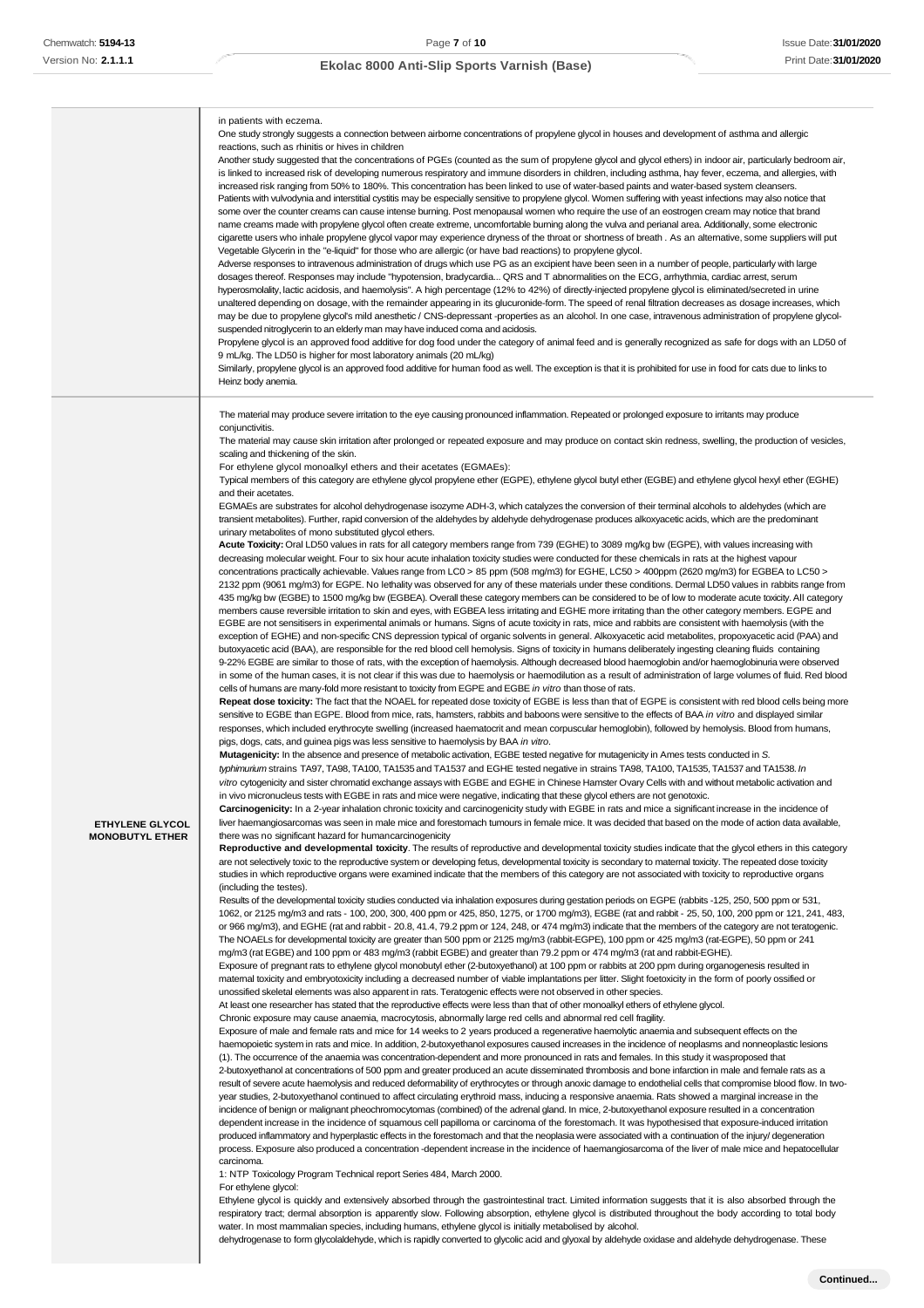f,

## **Ekolac 8000 Anti-Slip Sports Varnish (Base)**

**Skin Irritation/Corrosion Reproductivity**  $\circledcirc$ **Serious Eye Damage/Irritation STOT - Single Exposure**  $\circledcirc$ **Respiratory or Skin STOT - Repeated Exposure**  $\circlearrowright$ **Mutagenicity Aspiration Hazard**  $\odot$ 

*Legend: – Data required to make classificationavailable*

*– Data available but does not fill the criteria for classification*

*– Data Not Available to makeclassification*

# **SECTION 12 ECOLOGICAL INFORMATION**

<span id="page-7-0"></span>**Toxicity**

### **DO NOT** discharge into sewer or waterways.

# **Persistence and degradability**

**Ingredient Persistence: Water/Soil Persistence: Air**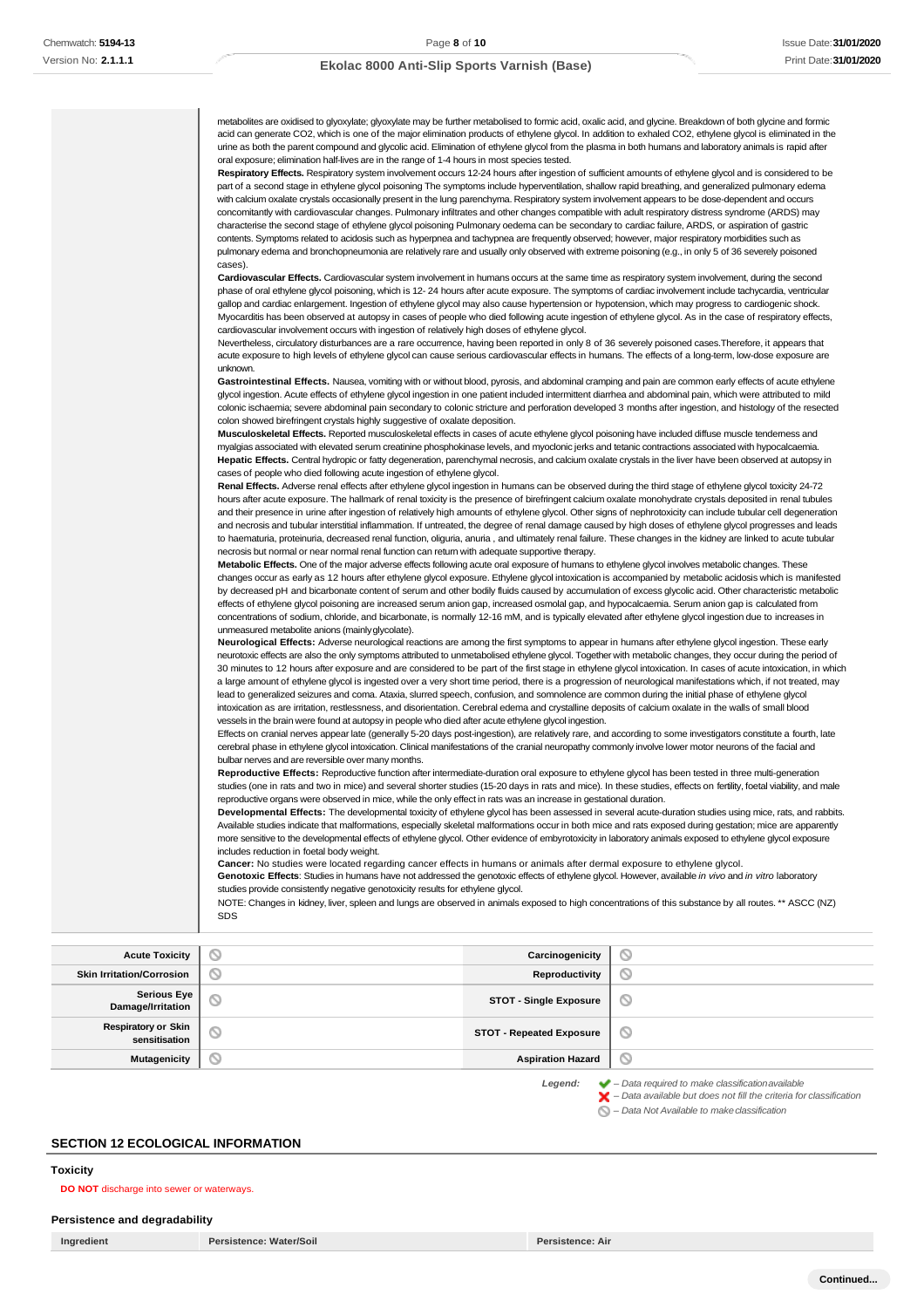| propylene glycol                | LOW                       | LOW                           |
|---------------------------------|---------------------------|-------------------------------|
| ethylene glycol monobutyl ether | LOW (Half-life = 56 days) | LOW (Half-life $= 1.37$ days) |

## **Bioaccumulative potential**

| Ingredient                                         | <b>Bioaccumulation</b> |
|----------------------------------------------------|------------------------|
| propylene glycol                                   | LOW (BCF = $1$ )       |
| ethylene glycol monobutyl ether $LOW$ (BCF = 2.51) |                        |
| Mobility in soil                                   |                        |
| Ingredient                                         | <b>Mobility</b>        |

# ethylene glycol monobutyl ether  $HIGH (KOC = 1)$

### **SECTION 13 DISPOSAL CONSIDERATIONS**

 $propylene glycol$   $HIGH (KOC = 1)$ 

#### **Waste treatment methods Product /Packaging disposal** Legislation addressing waste disposal requirements may differ by country, state and/ or territory. Each user must refer to laws operating in their area. In some areas, certain wastes must be tracked. A Hierarchy of Controls seems to be common - the user should investigate: **Reduction** Reuse **Recycling** Disposal (if all else fails) This material may be recycled if unused, or if it has not been contaminated so as to make it unsuitable for its intended use. If it has been contaminated, it may be possible to reclaim the product by filtration, distillation or some other means. Shelf life considerations should also be applied in making decisions of this type. Note that properties of a material may change in use, and recycling or reuse may not always be appropriate. **DO NOT** allow wash water from cleaning or process equipment to enter drains. It may be necessary to collect all wash water for treatment before disposal. In all cases disposal to sewer may be subject to local laws and regulations and these should be considered first. Where in doubt contact the responsible authority. Recycle wherever possible. Consult manufacturer for recycling options or consult local or regional waste management authority for disposal if no suitable treatment or disposal facility can be identified. Dispose of by: burial in a land-fill specifically licenced to accept chemical and / or pharmaceutical wastes or incineration in a licenced apparatus (after admixture with suitable combustible material). Decontaminate empty containers. Observe all label safeguards until containers are cleaned and destroyed.

### **SECTION 14 TRANSPORT INFORMATION**

| <b>Labels Required</b>  |           |
|-------------------------|-----------|
|                         |           |
| <b>Marine Pollutant</b> | <b>NO</b> |

# **Land transport (UN): NOT REGULATED FOR TRANSPORT OF DANGEROUS GOODS**

#### **Air transport (ICAO-IATA / DGR): NOT REGULATED FOR TRANSPORT OF DANGEROUS GOODS**

### **Sea transport (IMDG-Code / GGVSee): NOT REGULATED FOR TRANSPORT OF DANGEROUS GOODS**

### **SECTION 15 REGULATORY INFORMATION**

**Safety, health and environmental regulations / legislation specific for the substance or mixture**

**PROPYLENE GLYCOL(57-55-6) IS FOUND ON THE FOLLOWING REGULATORY LISTS**

Not Applicable

**ETHYLENE GLYCOL MONOBUTYL ETHER(111-76-2) IS FOUND ON THE FOLLOWING REGULATORY LISTS**

International Agency for Research on Cancer (IARC) - Agents Classified by the IARC Monographs

Singapore Permissible Exposure Limits of ToxicSubstances

| <b>National Inventory</b>               | <b>Status</b>                                         |
|-----------------------------------------|-------------------------------------------------------|
| Australia - AICS                        | $\checkmark$                                          |
| Canada - DSL                            | Y                                                     |
| Canada - NDSL                           | N (propylene glycol; ethylene glycol monobutyl ether) |
| China - IECSC                           | $\checkmark$                                          |
| Europe - EINEC / ELINCS /<br><b>NLP</b> | $\checkmark$                                          |
| Japan - ENCS                            | $\checkmark$                                          |
| Korea - KECI                            | $\checkmark$                                          |
| New Zealand - NZIoC                     | Y                                                     |
| Philippines - PICCS                     | $\checkmark$                                          |